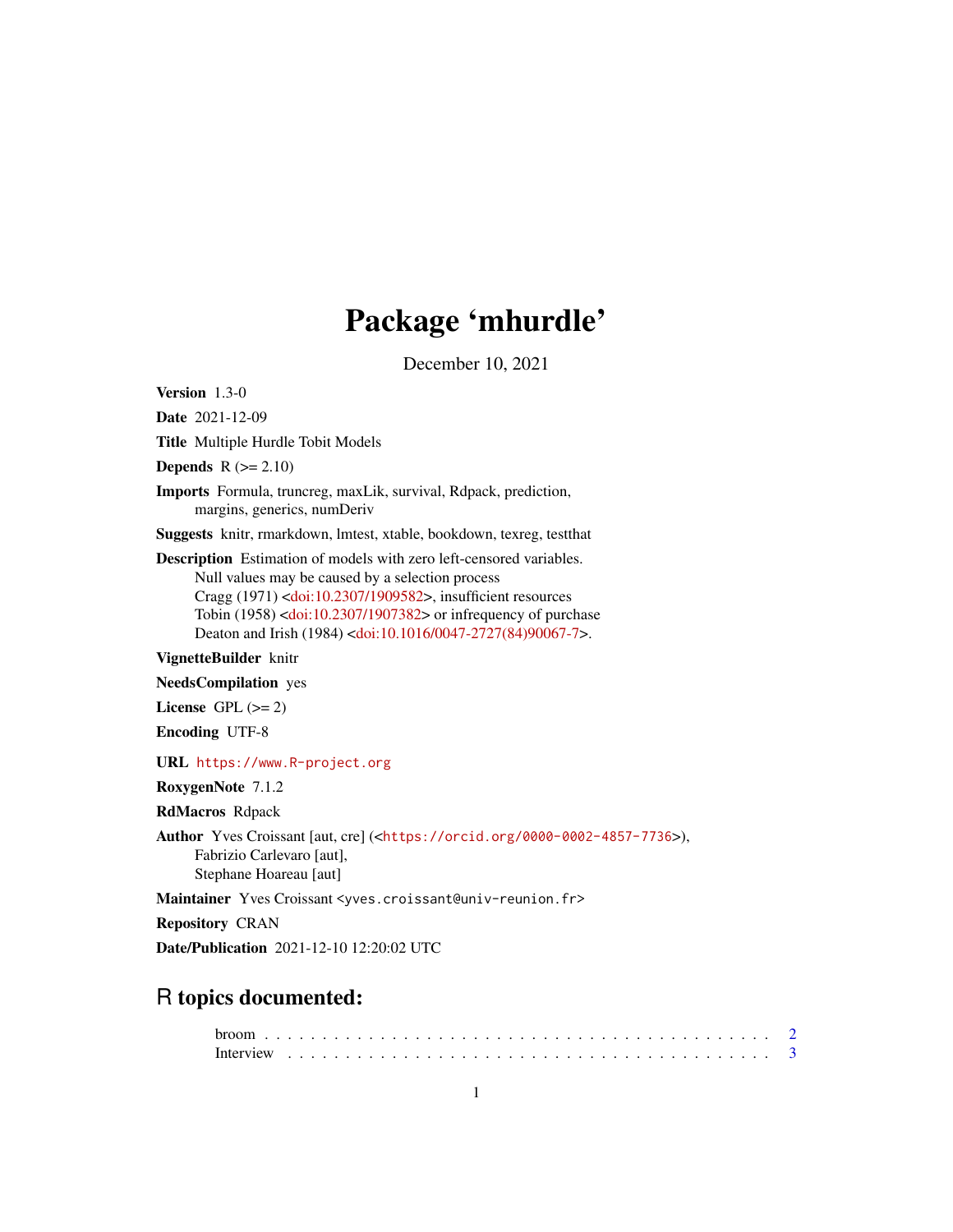#### <span id="page-1-0"></span>2 broom and the state of the state of the state of the state of the state of the state of the state of the state of the state of the state of the state of the state of the state of the state of the state of the state of th

#### **Index** 2008 **[14](#page-13-0)**

broom *broom's methods*

# Description

Methods to compute extract in a tidy way the elements of a fitted model

#### Usage

```
## S3 method for class 'mhurdle'
tidy(x, conf.int = FALSE, conf.level = 0.95, ...)
## S3 method for class 'mhurdle'
glance(x, \ldots)
```
# Arguments

| $\mathsf{X}$         | a model fitted with mhurdle                   |
|----------------------|-----------------------------------------------|
| conf.int, conf.level |                                               |
|                      | current see generics::tidy (currently unused) |
|                      | further arguments, currently unused           |

# Details

mhurdle exports the generics::tidy and generics::glance functions. The specific method provided for mhurdle objects enables the use of some package that relies on these functions (modelsummary for example)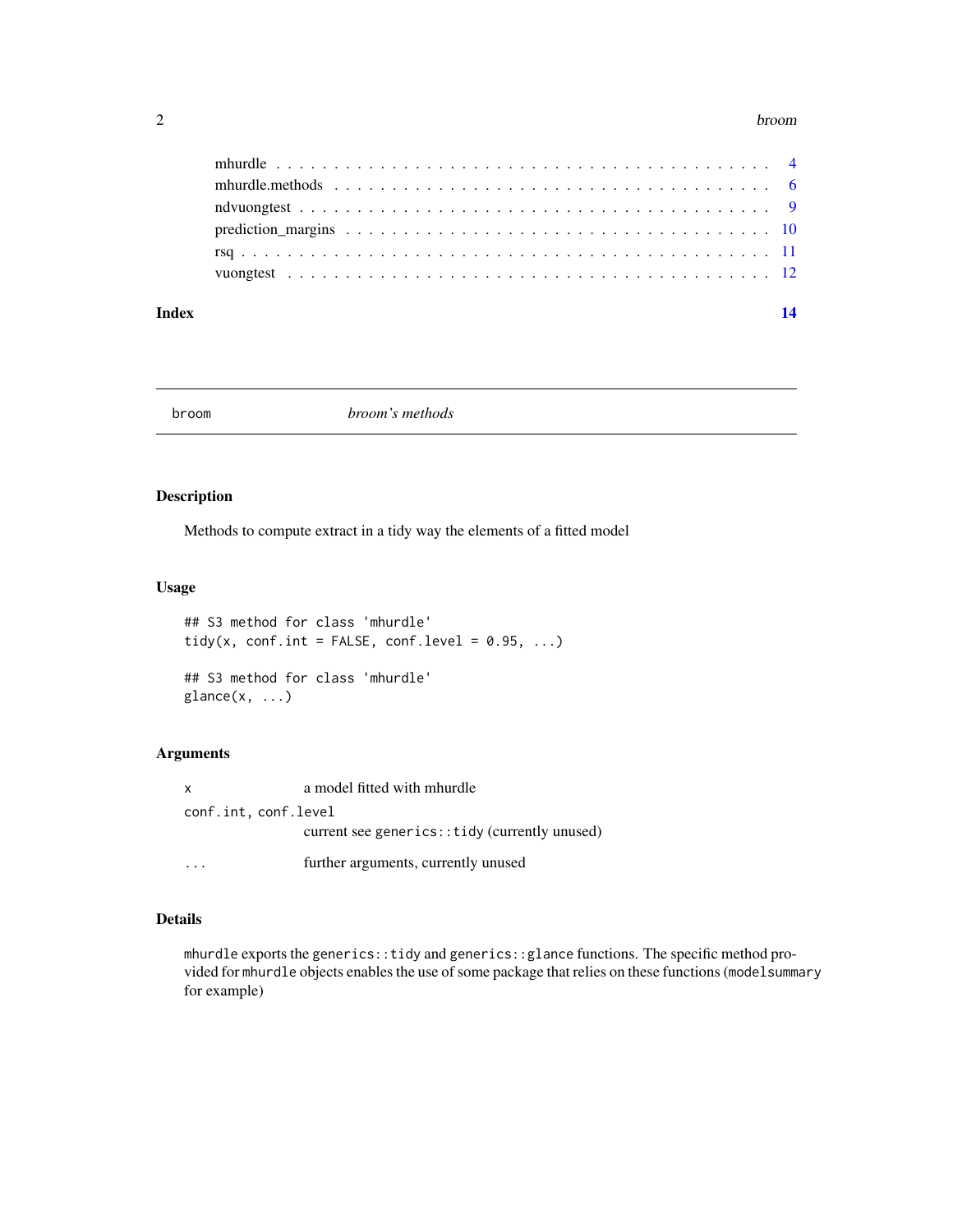<span id="page-2-0"></span>

a cross section from 2014

#### Format

A dataframe containing :

month the month of the interview, size the number of person in the household, cu the number of consumption units in the household, income the income of the household for the 12 month before the interview, linc the logarithme of the net income per consumption unit divided by its mean, linc2 the square of link, smsa does the household live in a SMSA (yes or no), sex the sex of the reference person of the household (male and female), race the race of the head of the household, one of white, black, indian, asian, pacific and multirace, hispanic is the reference person of the household is hispanic (no or yes), educ the number of year of education of the reference person of the household, age the age of the reference person of the household - 50, age2 the square of age car cars in the household, food food, alcool , housing , apparel , transport , health , entertainment , perscare , reading , education , tobacco , miscexp, cashcont , insurance , shows , foodaway , vacations .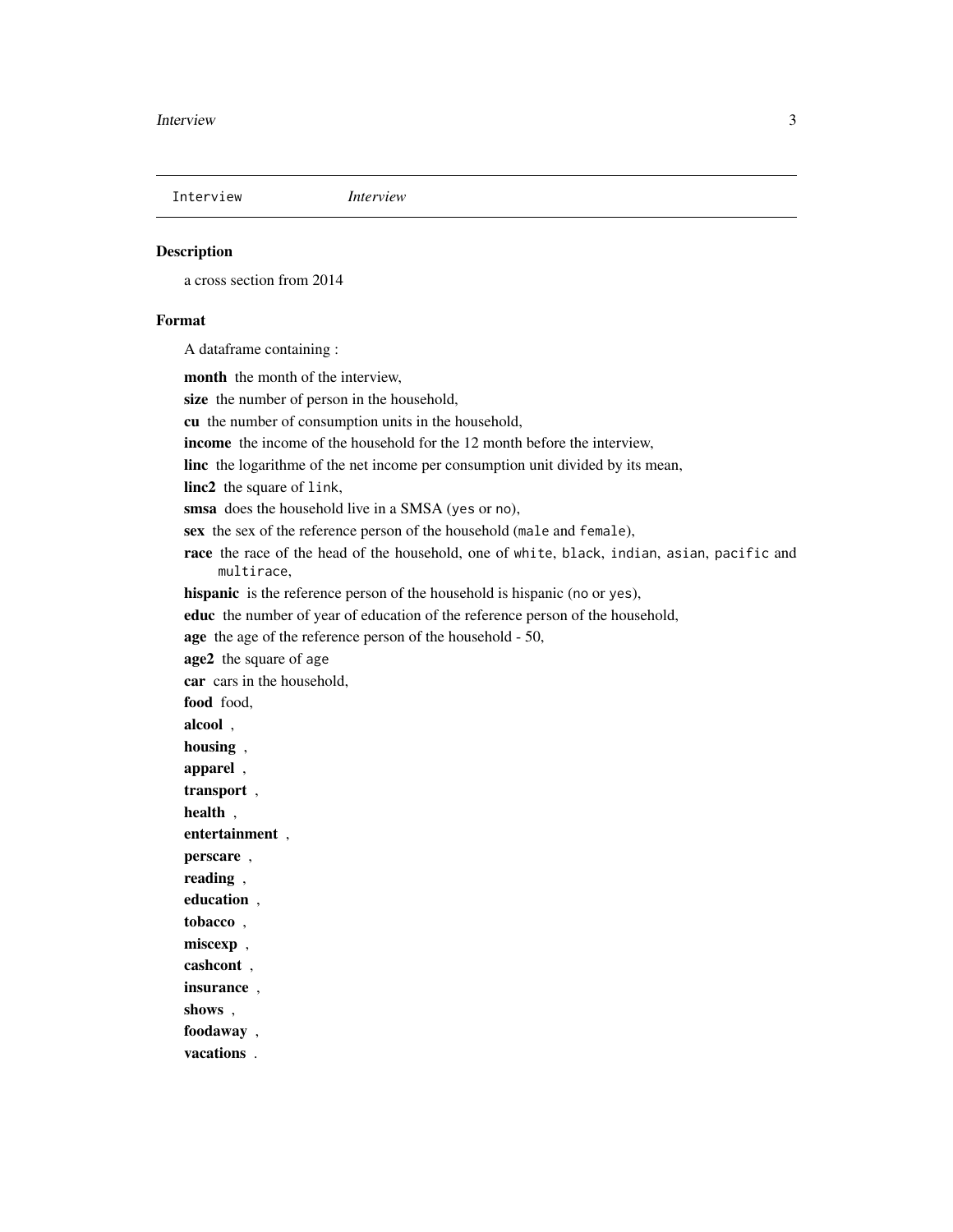4 mhurdle

### Details

*number of observations* : 1000 *observation* : households *country* : United-States

## Source

Consumer Expenditure Survey (CE), program of the US Bureau of Labor Statistics [https://www.](https://www.bls.gov/cex/) [bls.gov/cex/](https://www.bls.gov/cex/), interview survey.

mhurdle *Estimation of limited dependent variable models*

# Description

mhurdle fits a large set of models relevant when the dependent variable is 0 for a part of the sample.

# Usage

```
mhurdle(
  formula,
  data,
  subset,
 weights,
 na.action,
  start = NULL,
  dist = c("ln", "n", "bc", "ihs"),h2 = FALSE,
  scaled = TRUE,
  corr = FALSE,
  robust = TRUE,
  check_gradient = FALSE,
  ...
)
```
# Arguments

| formula   | a symbolic description of the model to be fitted, |
|-----------|---------------------------------------------------|
| data      | a data.frame,                                     |
| subset    | see stats:: $lm()$ .                              |
| weights   | see stats:: $lm()$ ,                              |
| na.action | see stats:: $lm()$ .                              |
| start     | starting values,                                  |

<span id="page-3-0"></span>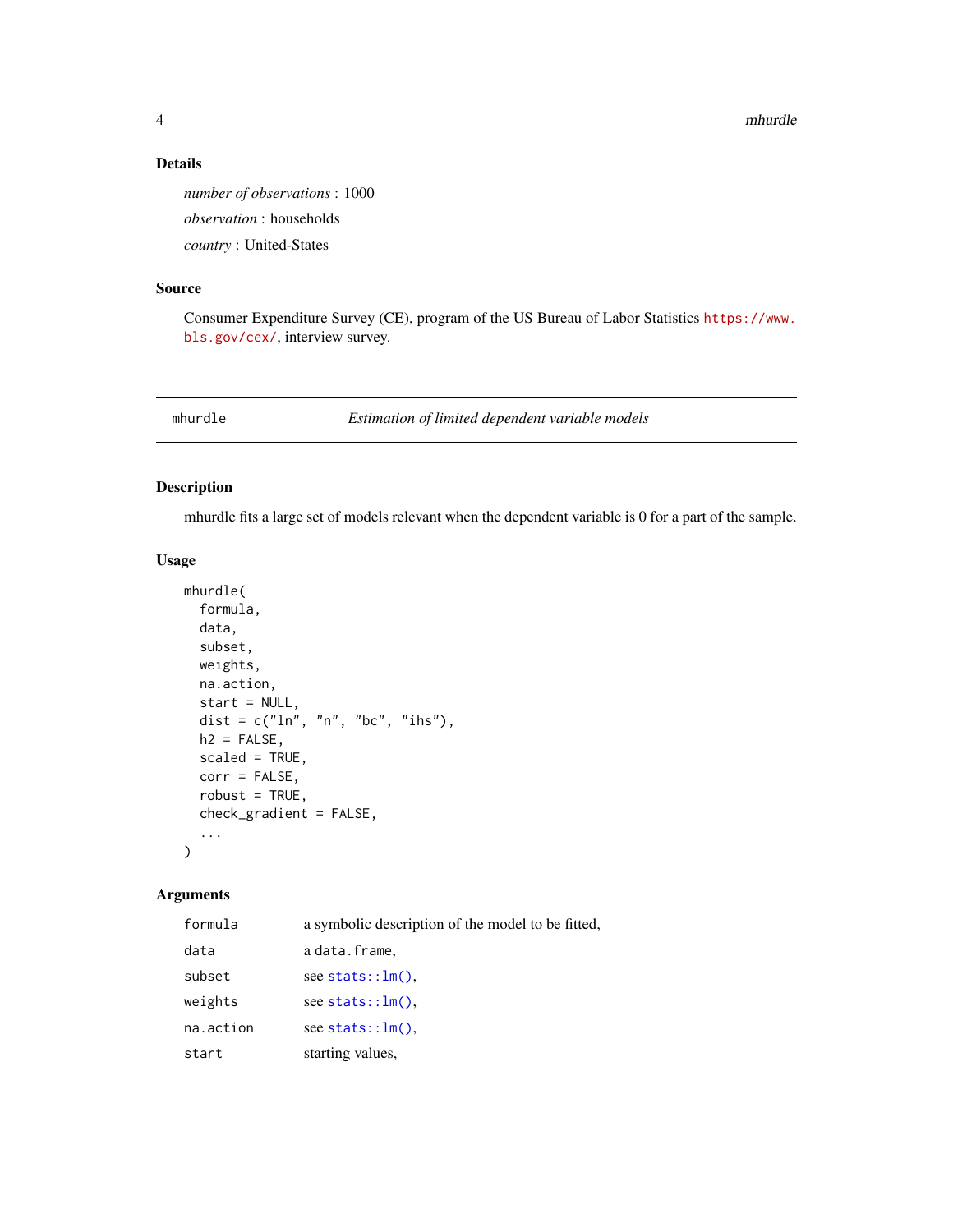#### mhurdle 5

| dist   | the distribution of the error of the consumption equation: one of "n" (normal),<br>"ln" (log-normal) "bc" (box-cox normal) and "ihs" (inverse hyperbolic sinus<br>transformation). |
|--------|------------------------------------------------------------------------------------------------------------------------------------------------------------------------------------|
| h2     | if TRUE the second hurdle is effective, it is not otherwise,                                                                                                                       |
| scaled | if TRUE, the dependent variable is divided by its geometric mean,                                                                                                                  |
| corr   | a boolean indicating whether the errors of the different equations are correlated<br>or not.                                                                                       |
| robust | transformation of the structural parameters in order to avoid numerical prob-<br>lems,                                                                                             |
|        | check_gradient if TRUE, a matrix containing the analytical and the numerical gradient for the<br>starting values are returned.                                                     |
| .      | further arguments.                                                                                                                                                                 |

#### Details

mhurdle fits models for which the dependent variable is zero for a part of the sample. Null values of the dependent variable may occurs because of one or several mechanisms : good rejection, lack of ressources and purchase infrequency. The model is described using a three-parts formula : the first part describes the selection process if any, the second part the regression equation and the third part the purchase infrequency process.  $y \sim 0$  | x1 + x2 | z1 + z2 means that there is no selection process.  $y \sim w1 + w2 \mid x1 + x2 \mid \emptyset$  and  $y \sim w1 + w2 \mid x1 + x2$  describe the same model with no purchase infrequency process. The second part is mandatory, it explains the positive values of the dependant variable. The dist argument indicates the distribution of the error term. If dist = "n", the error term is normal and (at least part of) the zero observations are also explained by the second part as the result of a corner solution. Several models described in the litterature are obtained as special cases :

A model with a formula like  $y \sim \theta |x1+x2$  and dist="n" is the Tobit model proposed by (Tobin 1958).

 $y \sim w1+w2|x1+x2$  and dist="1" or dist="t" is the single hurdle model proposed by (Cragg 1971). With dist="n", the double hurdle model also proposed by (Cragg 1971) is obtained. With corr="h1" we get the correlated version of this model described by (Blundell and Meghir 1987).

 $y \sim 0 |x1+x2|z1+z2$  is the P-Tobit model of (Deaton and Irish 1984), which can be a single hurdle model if dist="t" or dist="l" or a double hurdle model if dist="n".

# Value

#' an object of class c("mhurdle","maxLik").

A mhurdle object has the following elements :

- coefficients: the vector of coefficients,
- vcov: the covariance matrix of the coefficients,
- fitted.values: a matrix of fitted.values, the first column being the probability of 0 and the second one the mean values for the positive observations,
- logLik: the log-likelihood,
- gradient: the gradient at convergence,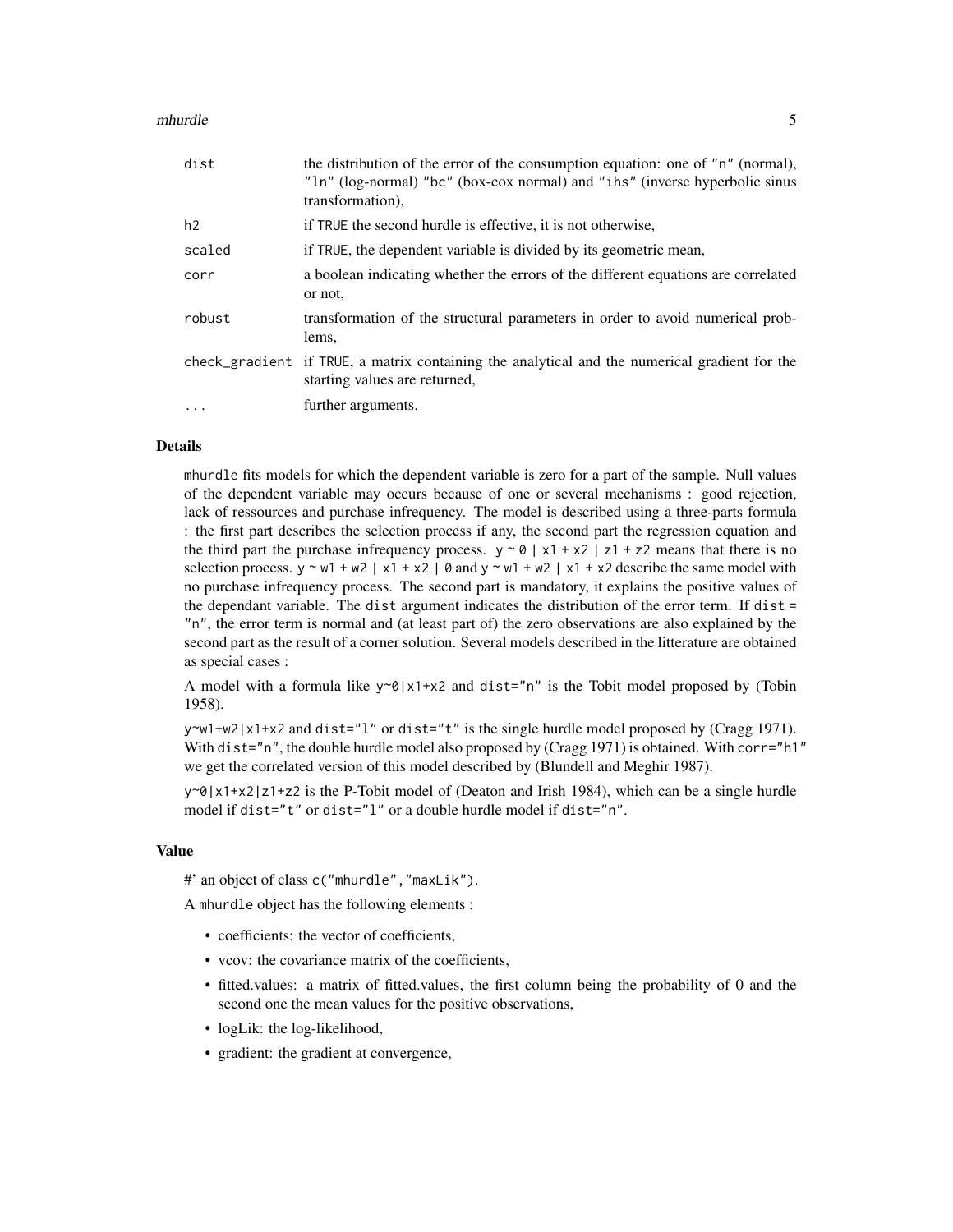- <span id="page-5-0"></span>• model: a data.frame containing the variables used for the estimation,
- coef.names: a list containing the names of the coefficients in the selection equation, the regression equation, the infrequency of purchase equation and the other coefficients (the standard deviation of the error term and the coefficient of correlation if corr = TRUE,
- formula: the model formula, an object of class Formula
- call: the call,
- rho: the lagrange multiplier test of no correlation.

#### References

Blundell R, Meghir C (1987). "Bivariate Alternatives to the Tobit Model." *Journal of Econometrics*, 34, 179-200.

Cragg JG (1971). "Some Statistical Models for Limited Dependent Variables with Applications for the Demand for Durable Goods." *Econometrica*, 39(5), 829-44.

Deaton AS, Irish M (1984). "A Statistical Model for Zero Expenditures in Household Budgets." *Journal of Public Economics*, 23, 59-80.

Tobin J (1958). "Estimation of Relationships for Limited Dependent Variables." *Econometrica*,  $26(1)$ , 24-36.

#### Examples

```
data("Interview", package = "mhurdle")
# independent double hurdle model
idhm \leq mhurdle(vacations \sim car + size | linc + linc2 | 0, Interview,
              dist = "ln", h2 = TRUE, method = "bfgs")# dependent double hurdle model
ddhm \leq mhurdle(vacations \sim car + size | linc + linc2 | 0, Interview,
              dist = "ln", h2 = TRUE, method = "bfgs", corr = TRUE)
# a double hurdle p-tobit model
ptm <- mhurdle(vacations ~ 0 | linc + linc2 | car + size, Interview,
              dist = "ln", h2 = TRUE, method = "bfgs", corr = TRUE)
```
mhurdle.methods *Methods for mhurdle fitted objects*

#### Description

specific predict, fitted, coef, vcov, summary, ... for mhurdle objects. In particular, these methods enables to extract the several parts of the model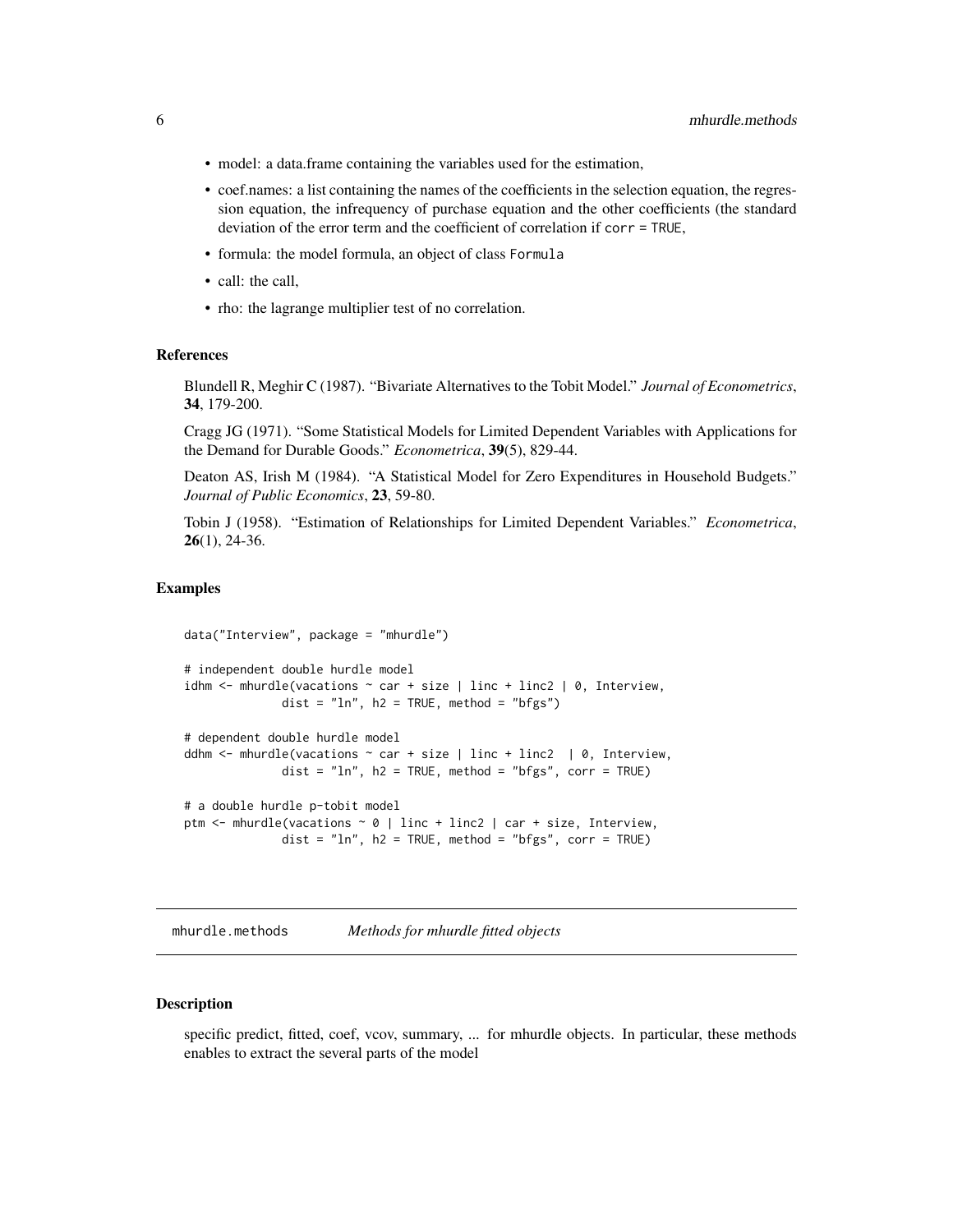# mhurdle.methods 7

# Usage

```
## S3 method for class 'mhurdle'
coef(
 object,
 which = c("all", "h1", "h2", "h3", "h4", "sd", "corr", "tr", "pos"),
  ...
\mathcal{L}## S3 method for class 'mhurdle'
vcov(
 object,
 which = c("all", "h1", "h2", "h3", "h4", "sd", "corr", "tr", "pos"),
  ...
\mathcal{L}## S3 method for class 'mhurdle'
logLik(object, naive = FALSE, ...)
## S3 method for class 'mhurdle'
print(
 x,
 digits = max(3, getOption("digits") - 2),width = getOption("width"),
  ...
\mathcal{L}## S3 method for class 'mhurdle'
summary(object, ...)
## S3 method for class 'summary.mhurdle'
coef(
 object,
 which = c("all", "h1", "h2", "h3", "sd", "corr", "tr", "pos"),
  ...
\mathcal{L}## S3 method for class 'summary.mhurdle'
print(
 x,
 digits = max(3, getOption("digits") - 2),width = getOption("width"),
  ...
\mathcal{L}## S3 method for class 'mhurdle'
fitted(object, which = c("all", "zero", "positive"), mean = FALSE, ...)
## S3 method for class 'mhurdle'
```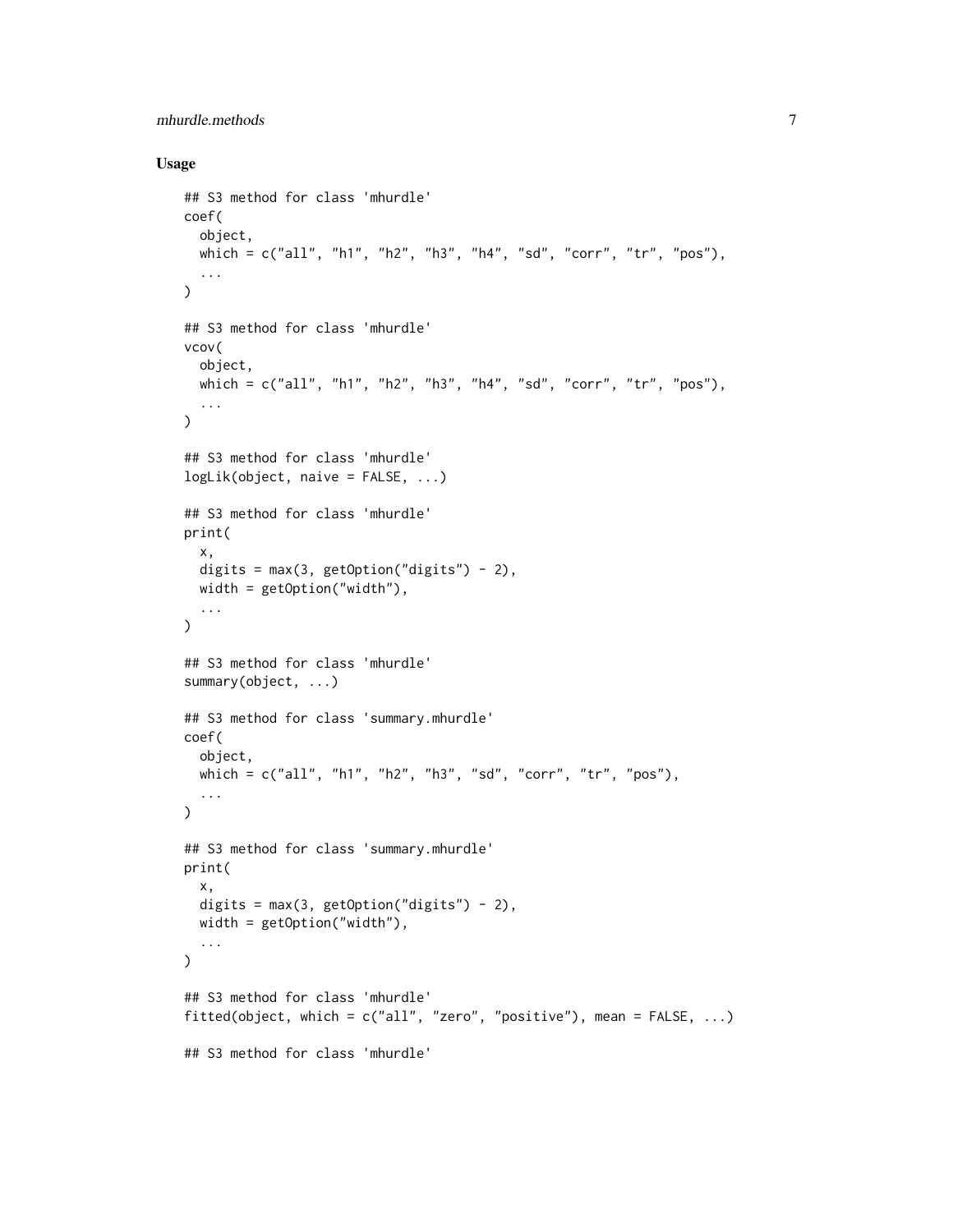```
predict(object, newdata = NULL, what = c("E", "Ep", "p"), ...)## S3 method for class 'mhurdle'
update(object, new, ...)
## S3 method for class 'mhurdle'
nobs(object, which = c("all", "null", "positive"), ...)
## S3 method for class 'mhurdle'
effects(
  object,
  covariate = NULL,
  data = NULL,
 what = c("E", "Ep", "p"),
  reflevel = NULL,
  mean = FALSE,...
\mathcal{L}
```
# Arguments

| object, x     | an object of class "mhurdle",                                                                                                                                                                                                                                                                               |
|---------------|-------------------------------------------------------------------------------------------------------------------------------------------------------------------------------------------------------------------------------------------------------------------------------------------------------------|
| which         | which coefficients or covariances should be extracted? Those of the selec-<br>tion ("h1"), consumption ("h2") or purchase ("h3") equation, the other coeffi-<br>cients "other" (the standard error and the coefficient of corr), the standard error<br>("sigma") or the coefficient of correlation ("rho"), |
| $\ddots$      | further arguments.                                                                                                                                                                                                                                                                                          |
| naive         | a boolean, it TRUE, the likelihood of the naive model is returned,                                                                                                                                                                                                                                          |
| digits        | see print,                                                                                                                                                                                                                                                                                                  |
| width         | see print,                                                                                                                                                                                                                                                                                                  |
| mean          | if TRUE, the mean of the effects is returned,                                                                                                                                                                                                                                                               |
| newdata, data | a data. frame for which the predictions or the effects should be computed,                                                                                                                                                                                                                                  |
| what          | for the predict and the effects method, the kind of prediction, one of E Ep<br>and p (respectively for expected values in the censored sample, expected values<br>in the truncated sample and probability of positive values),                                                                              |
| new           | an updated formula for the update method,                                                                                                                                                                                                                                                                   |
| covariate     | the covariate for which the effect has to be computed,                                                                                                                                                                                                                                                      |
| reflevel      | for the computation of effects for a factor, the reference level,                                                                                                                                                                                                                                           |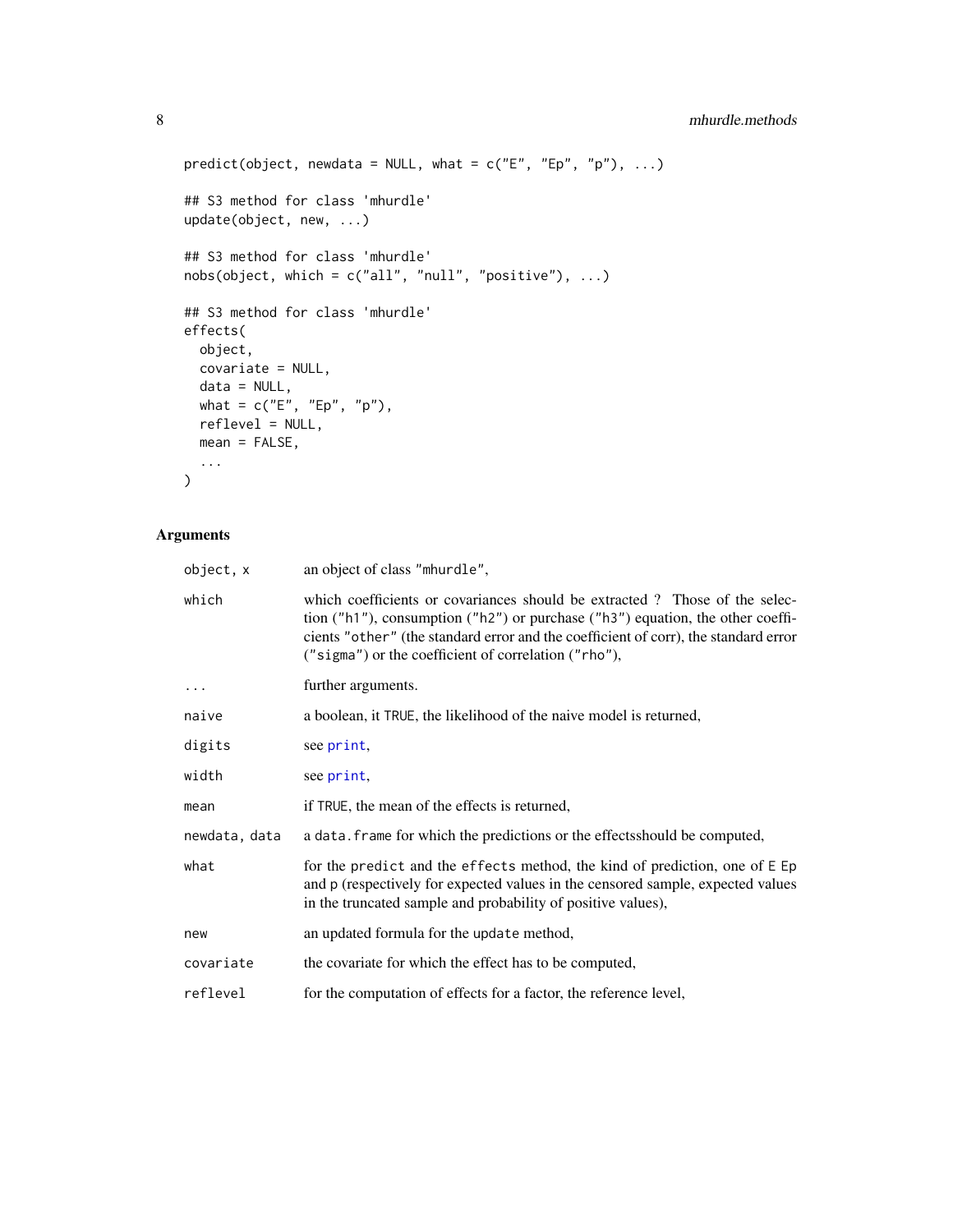<span id="page-8-0"></span>

The Vuong test is suitable to discriminate between two non-nested models.

# Usage

```
ndvuongtest(
 x,
 y,
 size = 0.05,
 pval = TRUE,type = c("non-nested", "nested", "overlapping"),
 ndraws = 10000,
 diffnorm = 0.1,seed = 1,
 print.level = 0
)
```
#### Arguments

| X           | a first fitted model of class "mhurdle",  |
|-------------|-------------------------------------------|
| y           | a second fitted model of class "mhurdle", |
| size        | the size of the test,                     |
| pval        | should the p-value be computed?           |
| type        | the kind of test to be computed,          |
| ndraws      | the number of draws for the simulations,  |
| diffnorm    | a creuser,                                |
| seed        | the seed,                                 |
| print.level | the level of details to be printed.       |

# Value

an object of class "htest"

# References

Vuong Q.H. (1989) Likelihood ratio tests for model selection and non-nested hypothesis, Econometrica, vol.57(2), pp.307-33.

# See Also

vuong in package pscl.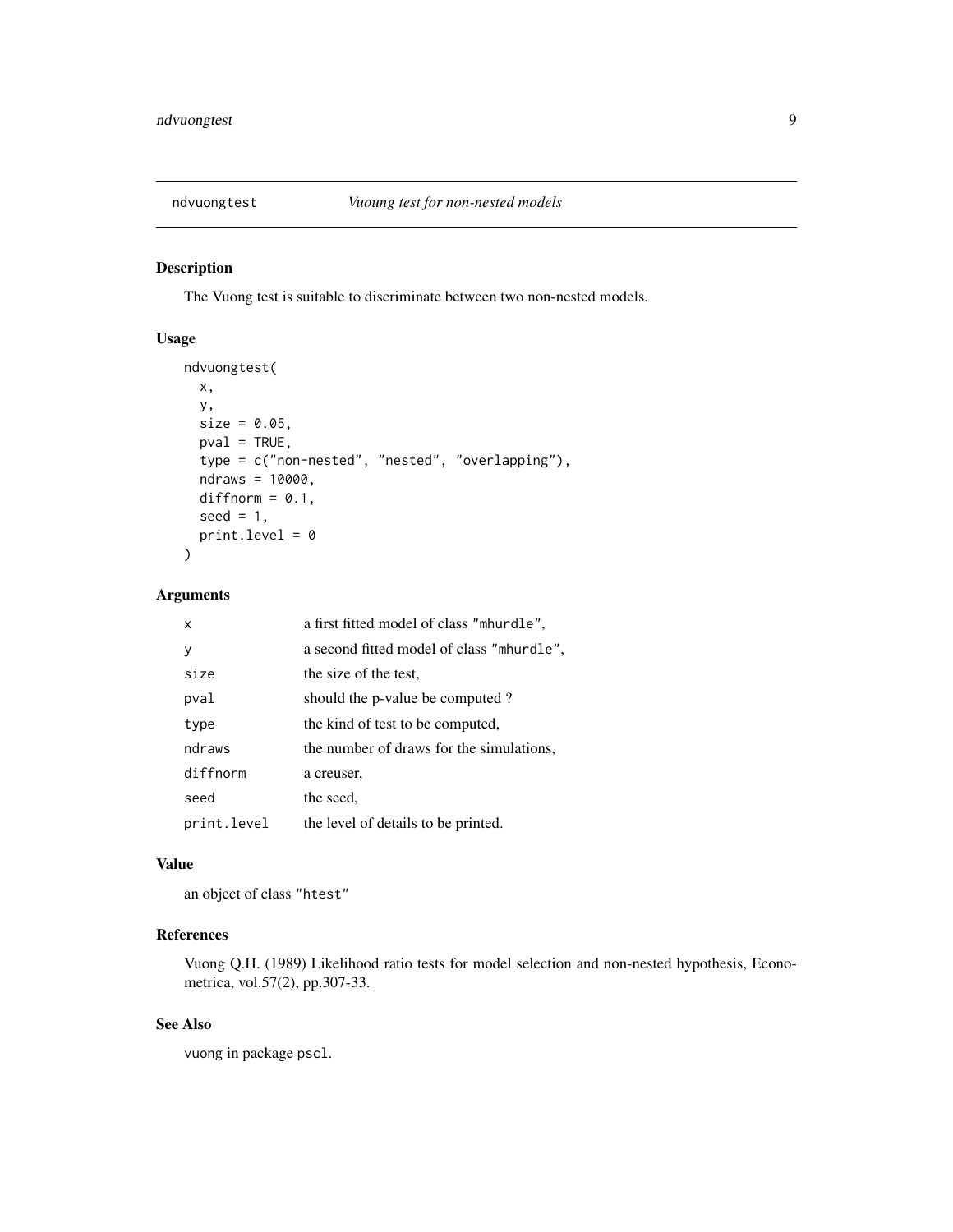#### <span id="page-9-0"></span>Examples

```
data("Interview", package = "mhurdle")
# dependent double hurdle model
dhm \leq mhurdle(vacations \sim car + size | linc + linc2 | 0, Interview,
              dist = "ln", h2 = TRUE, method = "bhhh", corr = TRUE)
# a double hurdle p-tobit model
ptm \leq mhurdle(vacations \sim 0 | linc + linc2 | car + size, Interview,
              dist = "ln", h2 = TRUE, method = "bhhh", corr = TRUE)vuongtest(dhm, ptm)
```
prediction\_margins *prediction methods*

# Description

Methods to compute the predictions and the marginal effects for tobit1 objects

# Usage

```
## S3 method for class 'mhurdle'
prediction(
 model,
  data = find_data(model, parent.frame()),
  at = NULL,what = c("E", "Ep", "p"),
  vcov = stats::vcov(model),
  calculate_se = FALSE,
  ...
)
```
#### Arguments

| model    | a model fitted using mhurdle                                                                    |
|----------|-------------------------------------------------------------------------------------------------|
|          | data, at, vcov, calculate_se                                                                    |
|          | see prediction::prediction                                                                      |
| what     | see mhurdle:::predict.mhurdle                                                                   |
| $\cdots$ | further arguments, especially, a what argument can be provided and will be<br>passed to predict |

#### Details

tobit1 exports the prediction::prediction and margins::margins functions. prediction use the predict method to compute the predictions in a "tidy way", it returns the data frame provided for the predictions augmented by the predictions. margins compute the average marginal effect of every covariate. It uses the numerical derivatives of the predictions using the prediction function.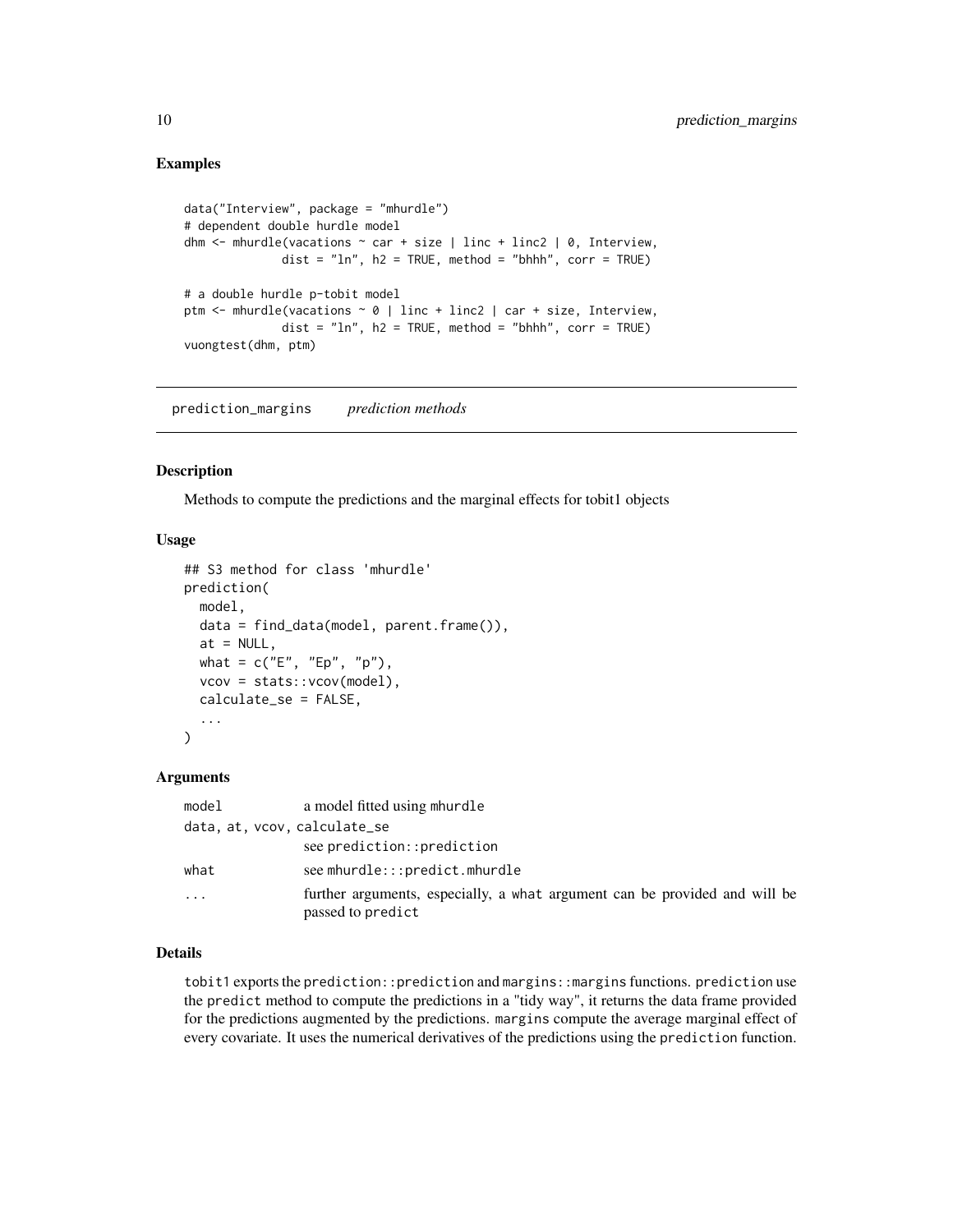<span id="page-10-0"></span>This function computes the R squared for multiple hurdle models. The measure is a pseudo coefficient of determination or may be based on the likelihood.

#### Usage

```
rsq(
  object,
  type = c("coefdet", "lratio"),
  adj = FALSE,r2pos = c("rss", "ess", "cor")
)
```
#### Arguments

| object | an object of class "mhurdle".                                                                                                                                                                                                                                                    |
|--------|----------------------------------------------------------------------------------------------------------------------------------------------------------------------------------------------------------------------------------------------------------------------------------|
| type   | one of "coefdet" or "Iratio" to select a pseudo coefficient of correlation or a<br>Mc Fadden like measure based on the likelihood function,                                                                                                                                      |
| adj    | if TRUE a correction for the degrees of freedom is performed,                                                                                                                                                                                                                    |
| r2pos  | only for pseudo coefficient of determination, should the positive part of the R<br>squared be computed using the residual sum of squares ("rss"), the explained<br>sum of squares ("ess") or the coefficient of correlation between the fitted values<br>and the response (cor). |

# Value

a numerical value

#### References

McFadden D (1974). The Measurement of Urban Travel Demand. Journal of Public Economics, 3, 303-328.

# Examples

```
data("Interview", package = "mhurdle")
# independent double hurdle model
idhm \leq mhurdle(vacations \sim car + size | linc + linc2 | 0, Interview,
              dist = "ln", h2 = TRUE, method = "bfgs")rsq(idhm, type = "lratio")
rsq(idhm, type = "coefdet", r2pos = "rss")
```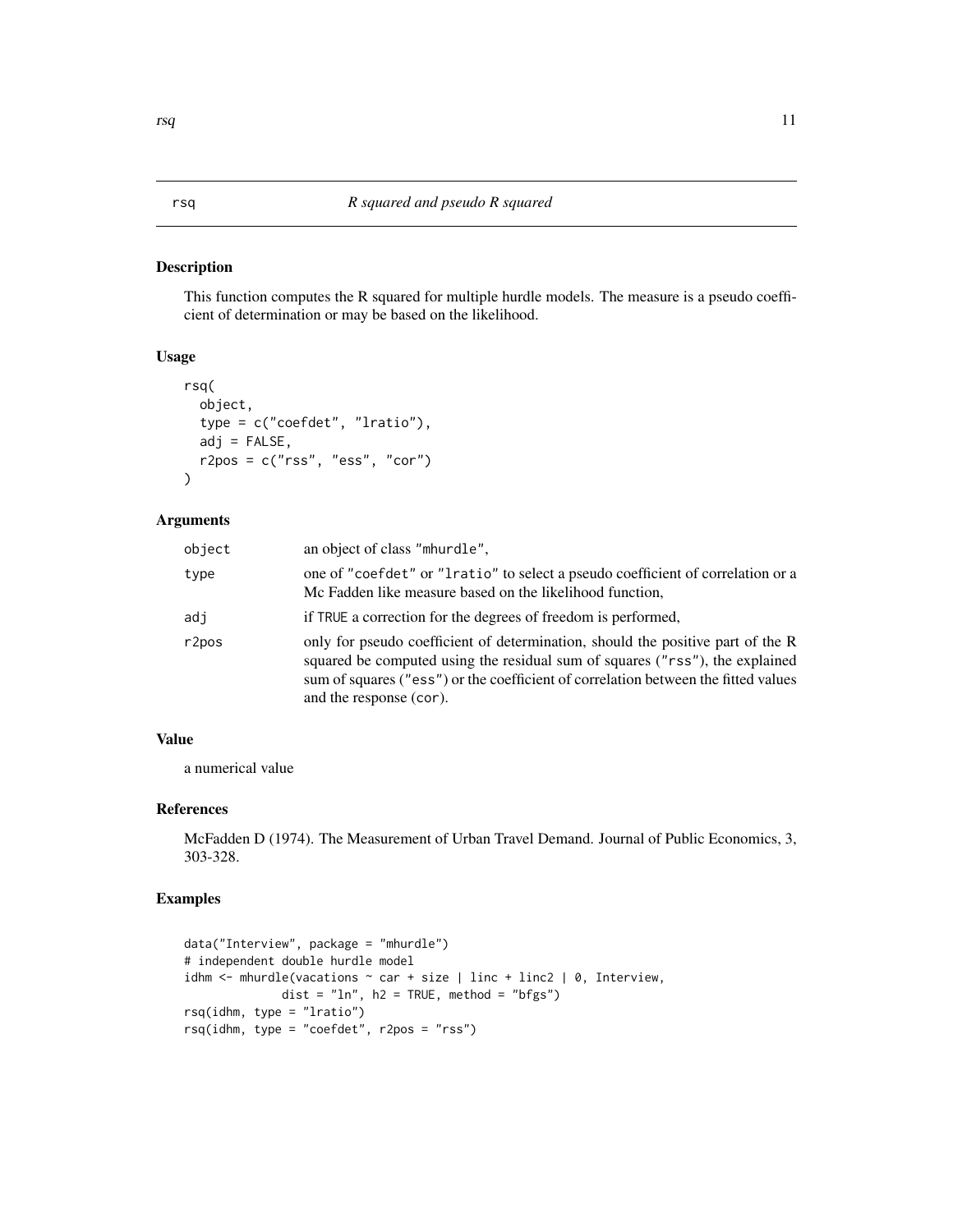<span id="page-11-0"></span>

The Vuong test is suitable to discriminate between two non-nested models.

# Usage

```
vuongtest(
 x,
 y,
 type = c("non-nested", "nested", "overlapping"),
 hyp = FALSE,
 variance = c("centered", "uncentered"),
 matrix = c("large", "reduced")
)
```
# Arguments

| $\mathsf{x}$ | a first fitted model of class "mhurdle",                                                                                                |
|--------------|-----------------------------------------------------------------------------------------------------------------------------------------|
| y            | a second fitted model of class "mhurdle".                                                                                               |
| type         | the kind of test to be computed,                                                                                                        |
| hyp          | a boolean, TRUE if one of the models is asumed to be the true model,                                                                    |
| variance     | the variance is estimated using the centered or uncentered expression,                                                                  |
| matrix       | the W matrix can be computed using the general expression large or the re-<br>duced matrix reduced (only relevant for the nested case), |

## Value

an object of class "htest"

# References

Vuong Q.H. (1989) Likelihood ratio tests for model selection and non-nested hypothesis, Econometrica, vol.57(2), pp.307-33.

# See Also

vuong in package pscl.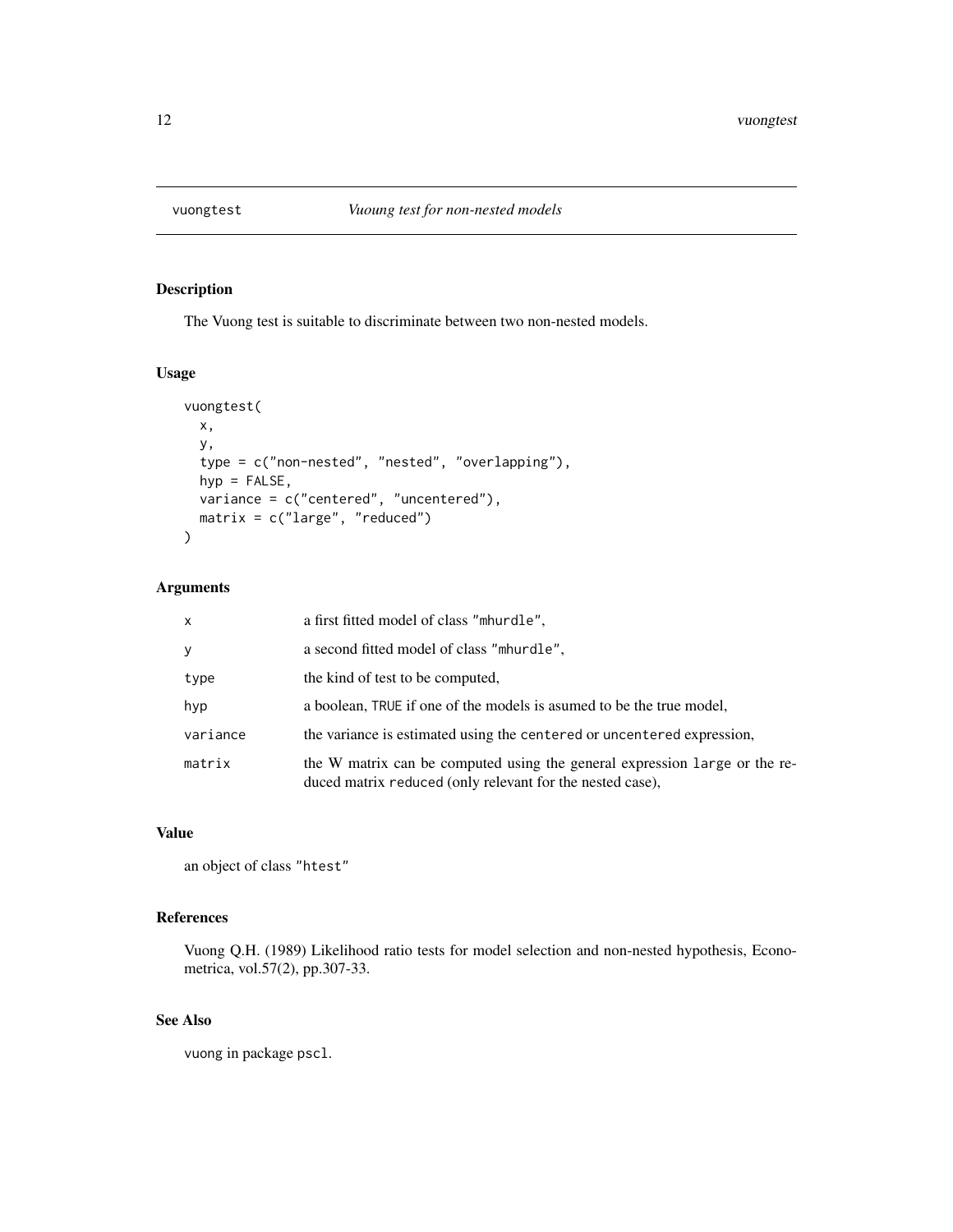#### vuongtest 13

# Examples

```
data("Interview", package = "mhurdle")
# dependent double hurdle model
dhm \le mhurdle(vacations \sim car + size | linc + linc2 | 0, Interview,
              dist = "ln", h2 = TRUE, method = "bhhh", corr = TRUE)
# a double hurdle p-tobit model
ptm <- mhurdle(vacations ~ 0 | linc + linc2 | car + size, Interview,
              dist = "ln", h2 = TRUE, method = "bhhh", corr = TRUE)vuongtest(dhm, ptm)
```